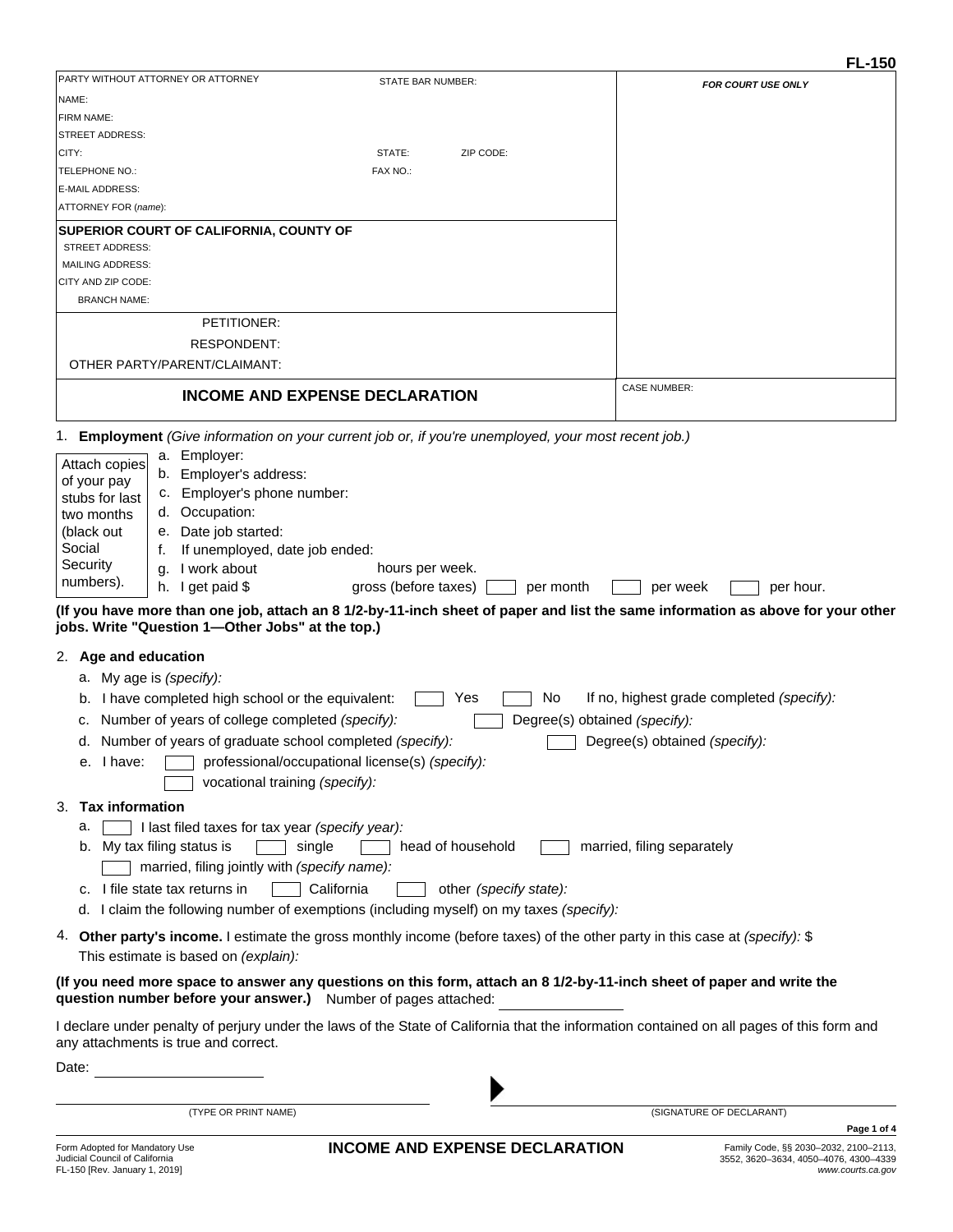|                              | <b>FL-150</b>       |
|------------------------------|---------------------|
| PETITIONER:                  | <b>CASE NUMBER:</b> |
| RESPONDENT:                  |                     |
| OTHER PARTY/PARENT/CLAIMANT: |                     |

**Attach copies of your pay stubs for the last two months and proof of any other income. Take a copy of your latest federal tax return to the court hearing.** *(Black out your Social Security number on the pay stub and tax return.)*

|    |    | 5. Income (For average monthly, add up all the income you received in each category in the last 12 months<br>and divide the total by 12.) | Last month monthly | Average                                                                                                                                                                   |
|----|----|-------------------------------------------------------------------------------------------------------------------------------------------|--------------------|---------------------------------------------------------------------------------------------------------------------------------------------------------------------------|
|    |    |                                                                                                                                           |                    |                                                                                                                                                                           |
|    | b. |                                                                                                                                           |                    | <u> 1989 - John Harry Barn, mars and de la partie de la partie de la partie de la partie de la partie de la partie</u>                                                    |
|    | c. |                                                                                                                                           |                    | <u> 1990 - Johann John Stone, markin samti samti samti samti samti samti samti samti samti samti samti samti sa</u>                                                       |
|    | d. | Public assistance (for example: TANF, SSI, GA/GR) currently receiving \$                                                                  |                    | <u> 1999 - Jan James James Barbara, president politik (</u>                                                                                                               |
|    | е. | Spousal support from this marriage from a different marriage determination is spousal support from this marriage                          |                    | <u> 1989 - John Harry Harry Harry Harry Harry Harry Harry Harry Harry Harry Harry Harry Harry Harry Harry Harry H</u>                                                     |
|    | f. | Partner support   from this domestic partnership   from a different domestic partnership                                                  |                    | the control of the control of the control of                                                                                                                              |
|    | g. |                                                                                                                                           |                    |                                                                                                                                                                           |
|    | h. |                                                                                                                                           |                    | <u> 1989 - John Stone, Amerikaans en Stone (</u><br><u> 1989 - John Harry Harry Harry Harry Harry Harry Harry Harry Harry Harry Harry Harry Harry Harry Harry Harry H</u> |
|    | i. | Disability: Social Security (not SSI) State disability (SDI) Private insurance                                                            |                    |                                                                                                                                                                           |
|    |    |                                                                                                                                           |                    |                                                                                                                                                                           |
|    | k. |                                                                                                                                           |                    |                                                                                                                                                                           |
|    | l. | Other (military allowances, royalty payments) (specify):                                                                                  | \$                 |                                                                                                                                                                           |
|    |    |                                                                                                                                           |                    |                                                                                                                                                                           |
|    |    | 6. Investment income (Attach a schedule showing gross receipts less cash expenses for each piece of property.)                            |                    |                                                                                                                                                                           |
|    |    |                                                                                                                                           |                    |                                                                                                                                                                           |
|    |    |                                                                                                                                           |                    |                                                                                                                                                                           |
|    | c. |                                                                                                                                           |                    |                                                                                                                                                                           |
|    |    | d. Other (specify):                                                                                                                       |                    |                                                                                                                                                                           |
|    |    |                                                                                                                                           |                    |                                                                                                                                                                           |
|    |    |                                                                                                                                           |                    |                                                                                                                                                                           |
|    |    | owner/sole proprietor<br>I am the<br>business partner<br>other (specify):                                                                 |                    |                                                                                                                                                                           |
|    |    | Number of years in this business (specify):                                                                                               |                    |                                                                                                                                                                           |
|    |    | Name of business (specify):                                                                                                               |                    |                                                                                                                                                                           |
|    |    | Type of business (specify):                                                                                                               |                    |                                                                                                                                                                           |
|    |    | Attach a profit and loss statement for the last two years or a Schedule C from your last federal tax return. Black out your               |                    |                                                                                                                                                                           |
|    |    | Social Security number. If you have more than one business, provide the information above for each of your businesses.                    |                    |                                                                                                                                                                           |
|    |    |                                                                                                                                           |                    |                                                                                                                                                                           |
| 8. |    | Additional income. I received one-time money (lottery winnings, inheritance, etc.) in the last 12 months (specify source and<br>amount):  |                    |                                                                                                                                                                           |
|    |    |                                                                                                                                           |                    |                                                                                                                                                                           |
| 9. |    | Change in income. My financial situation has changed significantly over the last 12 months because (specify):                             |                    |                                                                                                                                                                           |
|    |    |                                                                                                                                           |                    |                                                                                                                                                                           |
|    |    | 10. Deductions                                                                                                                            |                    | Last month                                                                                                                                                                |
|    |    |                                                                                                                                           |                    |                                                                                                                                                                           |
|    |    |                                                                                                                                           |                    |                                                                                                                                                                           |
|    | c. |                                                                                                                                           |                    |                                                                                                                                                                           |
|    | d. |                                                                                                                                           |                    |                                                                                                                                                                           |
|    | е. | Spousal support that I pay by court order from a different marriage [14] federally tax deductible*\$                                      |                    |                                                                                                                                                                           |
|    | f. |                                                                                                                                           |                    |                                                                                                                                                                           |
|    | g. | Necessary job-related expenses not reimbursed by my employer (attach explanation labeled "Question 10g")\$                                |                    |                                                                                                                                                                           |
|    |    |                                                                                                                                           |                    |                                                                                                                                                                           |
|    |    | 11. Assets                                                                                                                                |                    | Total                                                                                                                                                                     |
|    | а. | Cash and checking accounts, savings, credit union, money market, and other deposit accounts\$                                             |                    |                                                                                                                                                                           |
|    | b. |                                                                                                                                           |                    |                                                                                                                                                                           |
|    | c. | (estimate fair market value minus the debts you owe) $\$<br>All other property, $\Box$ real and<br>personal                               |                    |                                                                                                                                                                           |
|    |    |                                                                                                                                           |                    |                                                                                                                                                                           |
|    |    | or indemant was avecuted by the portion and the court before longer 1, 2010, or if a court and                                            |                    |                                                                                                                                                                           |

Check the box if the spousal support order or judgment was executed by the parties and the court before January 1, 2019, or if a court-ordered change maintains the spousal support payments as taxable income to the recipient and tax deductible to the payor.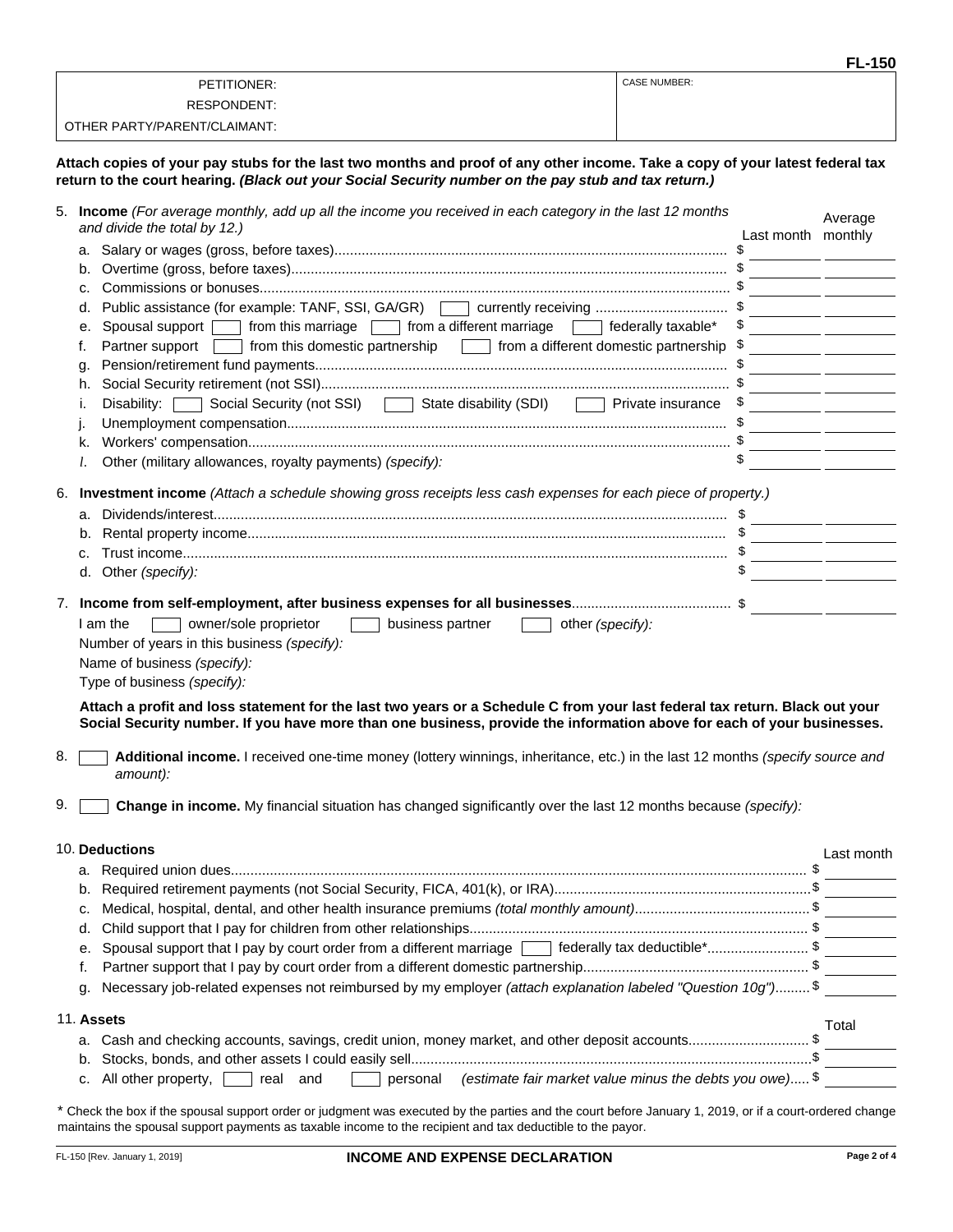|                              | <b>FL-150</b>       |
|------------------------------|---------------------|
| PETITIONER:                  | <b>CASE NUMBER:</b> |
| RESPONDENT:                  |                     |
| OTHER PARTY/PARENT/CLAIMANT: |                     |

#### **The following people live with me:** 12.

|                            | Name                                           | Age                       | How the person is<br>related to me (ex: son) | That person's gross<br>monthly income                                       | Pays some of the<br>household expenses? |                             |
|----------------------------|------------------------------------------------|---------------------------|----------------------------------------------|-----------------------------------------------------------------------------|-----------------------------------------|-----------------------------|
| a.<br>b.<br>c.<br>d.<br>е. |                                                |                           |                                              |                                                                             | Yes<br>Yes<br>Yes<br>Yes<br>Yes         | No<br>No<br>No<br>No<br>No. |
|                            | 13. Average monthly expenses                   | <b>Estimated expenses</b> |                                              | Actual expenses                                                             | Proposed needs                          |                             |
|                            | a. Home:                                       |                           |                                              |                                                                             |                                         |                             |
|                            | (1)<br>Rent<br>or                              | mortgage \$               |                                              |                                                                             |                                         |                             |
|                            | If mortgage:                                   |                           |                                              |                                                                             |                                         |                             |
|                            | (a) average principal:<br>$\frac{1}{\sqrt{2}}$ |                           |                                              | Entertainment, gifts, and vacation\$                                        |                                         |                             |
|                            | average interest:<br>(b)                       |                           |                                              | Auto expenses and transportation                                            |                                         |                             |
|                            |                                                |                           |                                              |                                                                             |                                         |                             |
|                            | (3) Homeowner's or renter's insurance          |                           | m.                                           | Insurance (life, accident, etc.; do not include                             |                                         |                             |
|                            | (if not included above)\$                      |                           | n.                                           | Savings and investments\$                                                   |                                         |                             |
|                            | (4) Maintenance and repair\$                   |                           | 0.                                           |                                                                             |                                         |                             |
| b.                         | Health-care costs not paid by insurance \$     |                           | D.                                           | Monthly payments listed in item 14                                          |                                         |                             |
| c.                         |                                                |                           |                                              | (itemize below in 14 and insert total here)                                 |                                         | \$                          |
| d.                         | Groceries and household supplies\$             |                           | q.                                           | Other (specify):                                                            |                                         | \$                          |
| е.                         |                                                |                           |                                              |                                                                             |                                         |                             |
|                            |                                                |                           | Ir.                                          | TOTAL EXPENSES (a-q) (do not add in<br>the amounts in $a(1)(a)$ and $(b)$ ) |                                         | S                           |
| q.                         | Telephone, cell phone, and e-mail\$            |                           |                                              | s. Amount of expenses paid by others                                        |                                         | \$                          |

### 14. **Installment payments and debts not listed above**

| Paid to | For | Amount | Balance | Date of last payment |
|---------|-----|--------|---------|----------------------|
|         |     |        |         |                      |
|         |     |        | Æ       |                      |
|         |     |        |         |                      |
|         |     |        |         |                      |
|         |     |        | ۱JD     |                      |
|         |     |        | Æ       |                      |

15. **Attorney fees** *(This information is required if either party is requesting attorney fees):*

- a. To date, I have paid my attorney this amount for fees and costs *(specify):* \$
- b. The source of this money was *(specify):*
- c. I still owe the following fees and costs to my attorney *(specify total owed):* \$
- d. My attorney's hourly rate is *(specify):*

I confirm this fee arrangement.

Date:

|  | (TYPE OR PRINT NAME) |  |
|--|----------------------|--|
|  |                      |  |

(SIGNATURE OF DECLARANT)